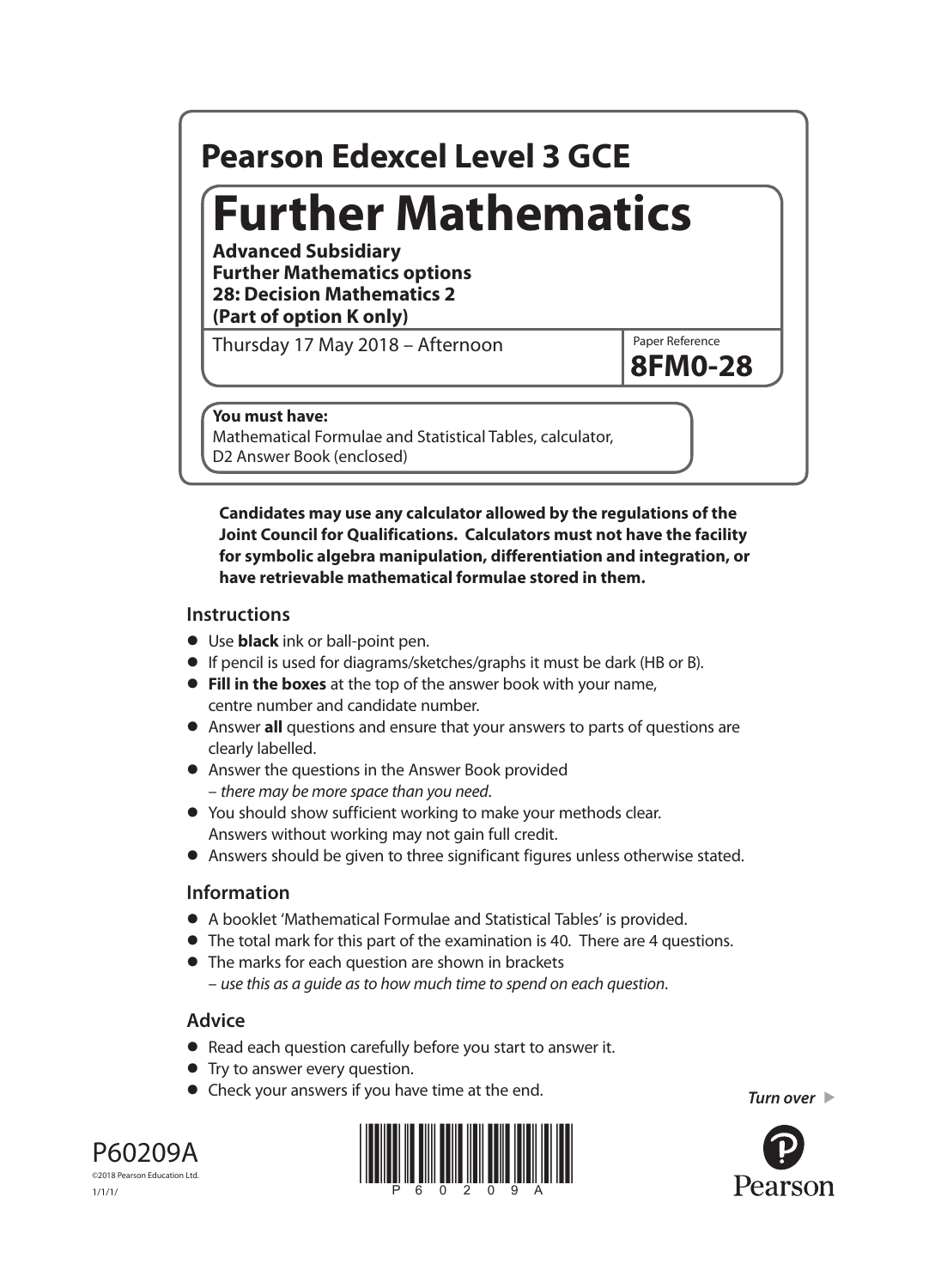#### **Answer ALL questions. Write your answers in the Answer Book provided.**

**1.** Four workers, A, B, C and D, are to be assigned to four tasks, P, Q, R and S. Each worker must be assigned to exactly one task and each task must be done by only one worker. The time, in hours, that each worker takes to complete each task is shown in the table below.

|               | P   | O              | R   | S   |
|---------------|-----|----------------|-----|-----|
| A             | 7.5 | 3.5            | 8   | 9.5 |
| B             |     | $\mathfrak{D}$ |     | 7.5 |
| $\mathcal{C}$ |     | 3.5            | 3.5 |     |
| D             |     |                | 3.5 |     |

Reducing rows first, use the Hungarian algorithm to obtain an allocation which minimises the total time. You must explain your method and show the table after each stage.

#### **(Total for Question 1 is 5 marks)**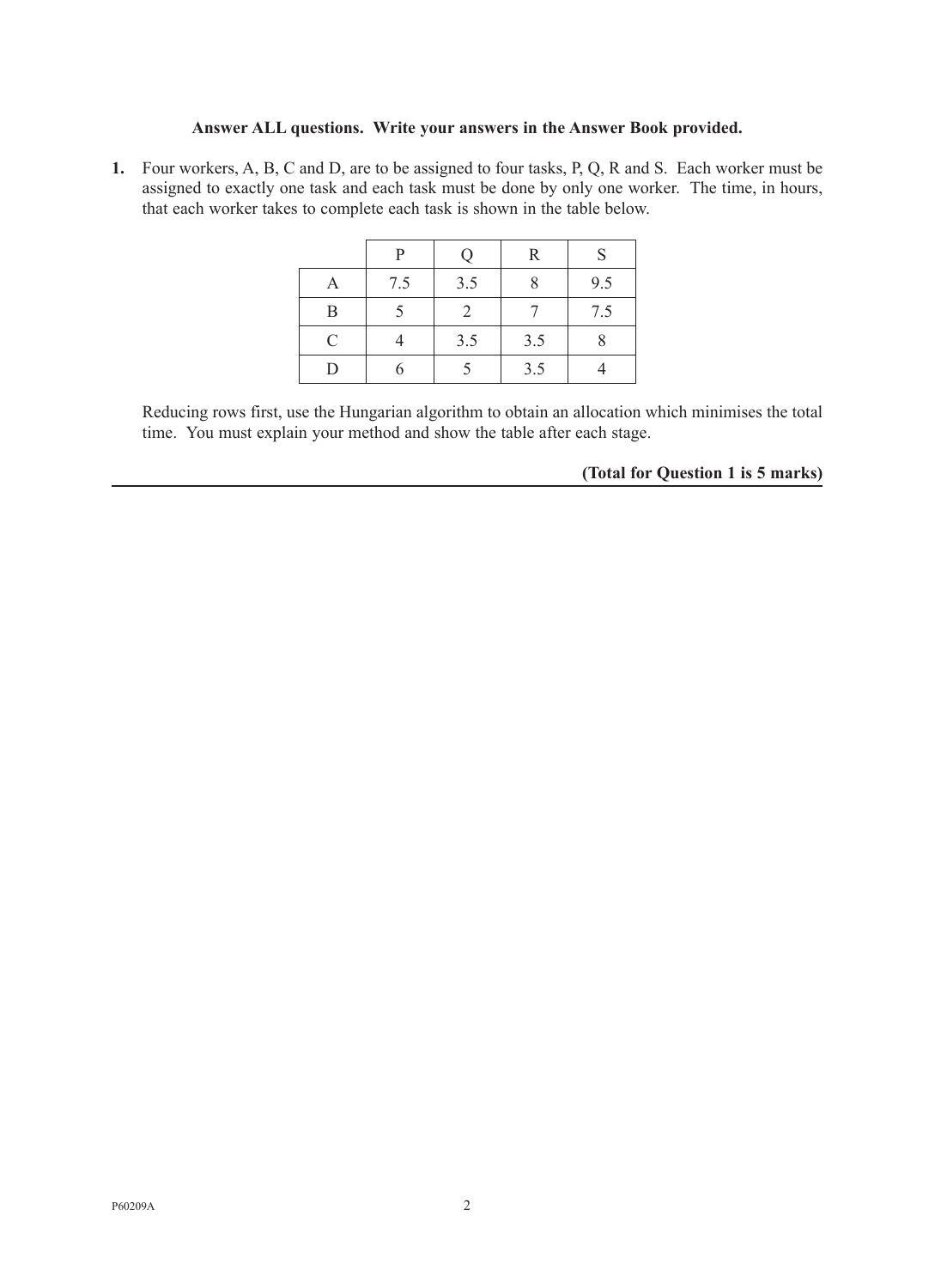**2.** (a) Explain what the term 'zero-sum game' means.

Two teams, A and B, are to face each other as part of a quiz.

There will be several rounds to the quiz with 10 points available in each round.

For each round, the two teams will each choose a team member and these two people will compete against each other until all 10 points have been awarded. The number of points that Team A can expect to gain in each round is shown in the table below.

|        |        | Team B |        |        |  |  |  |
|--------|--------|--------|--------|--------|--|--|--|
|        |        | Paul   | Qaasim | Rashid |  |  |  |
| Team A | Mischa |        |        |        |  |  |  |
|        | Noel   |        |        |        |  |  |  |
|        | Olive  |        |        |        |  |  |  |

The teams are each trying to maximise their number of points.

- (b) State the number of points that Team B will expect to gain each round if Team A chooses Noel and Team B chooses Rashid.
- (c) Explain why subtracting 5 from each value in the table will model this situation as a zero-sum game.

(d) (i) Find the play-safe strategies for the zero-sum game.

(ii) Explain how you know that the game is not stable.

**(4)**

**(1)**

**(1)**

**(1)**

At the last minute, Olive becomes unavailable for selection by Team A. Team A decides to choose its player for each round so that the probability of choosing Mischa is *p* and the probability of choosing Noel is  $1 - p$ .

(e) Use a graphical method to find the optimal value of *p* for Team A and hence find the best strategy for Team A.

**(6)**

For this value of *p*,

- (f) (i) find the expected number of points awarded, per round, to Team A,
	- (ii) find the expected number of points awarded, per round, to Team B.

**(2)**

#### **(Total for Question 2 is 15 marks)**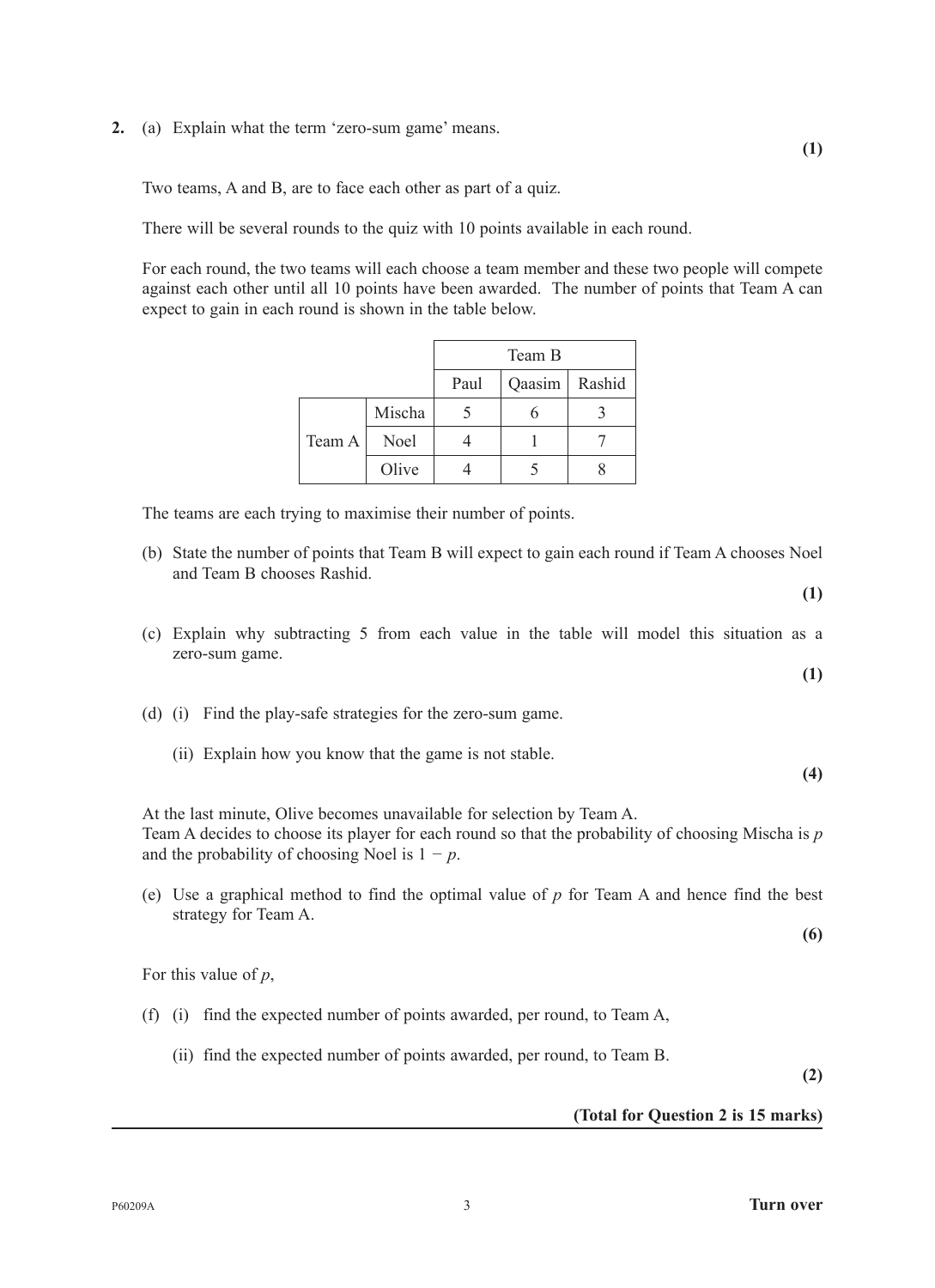



Figure 1 models the flow of fluid through a system of pipes from a source, S, to a sink, T. The weights on the arcs show the capacities of the corresponding pipes in litres per minute. Two cuts  $C_1$  and  $C_2$  are shown.

- (a) Find the capacity of
	- (i) cut  $C_1$

(ii) cut 
$$
C_2
$$
  $(2)$ 

(b) Using only the capacities of cuts  $C_1$  and  $C_2$  state what can be deduced about the maximum possible flow through the system.

$$
(\mathbf{1})
$$

(c) On Diagram 1 in the answer book, show how a flow of 120 litres per minute from S to T can be achieved. You do not need to apply the labelling procedure to find this flow.

**(2)**

(d) Prove that 120 litres per minute is the maximum possible flow through the system.

**(2)**

A new pipe is planned from S to A. Let the capacity of this pipe be *x* litres per minute.

(e) Find, in terms of *x* where necessary, the maximum possible flow through the new system.

**(3)**

#### **(Total for Question 3 is 10 marks)**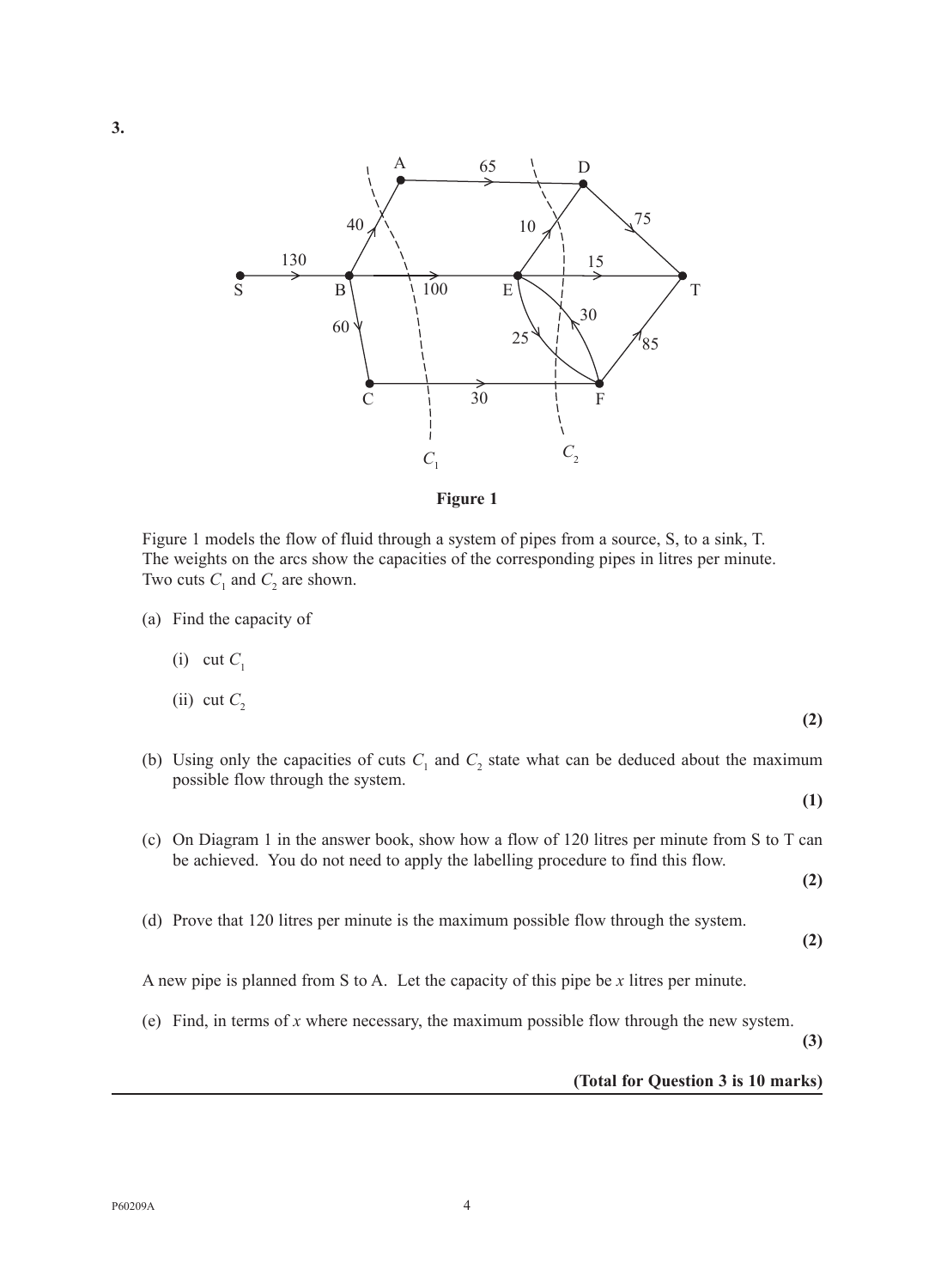**4.** A village has an expected population growth rate (birth rate minus death rate) of *r*% per year. In addition, *N* people are expected to move into the village each year. The expected population of the village is modelled by

$$
u_{n+1} = 1.02 u_n + 50,
$$

where  $u_n$  is the expected population of the village *n* years from now.

(a) State

- (i) the value of  $r$ ,
- (ii) the value of *N*.

Given that the population 1 year from now is expected to be 560

- (b) solve the recurrence relation for  $u_n$
- (c) Hence determine, using algebra, the number of years from now when the model predicts that the population of the village will first be greater than 3000

**(3)**

**(5)**

**(2)**

**(Total for Question 4 is 10 marks)**

#### **TOTAL FOR DECISION MATHEMATICS 2 IS 40 MARKS**

**END**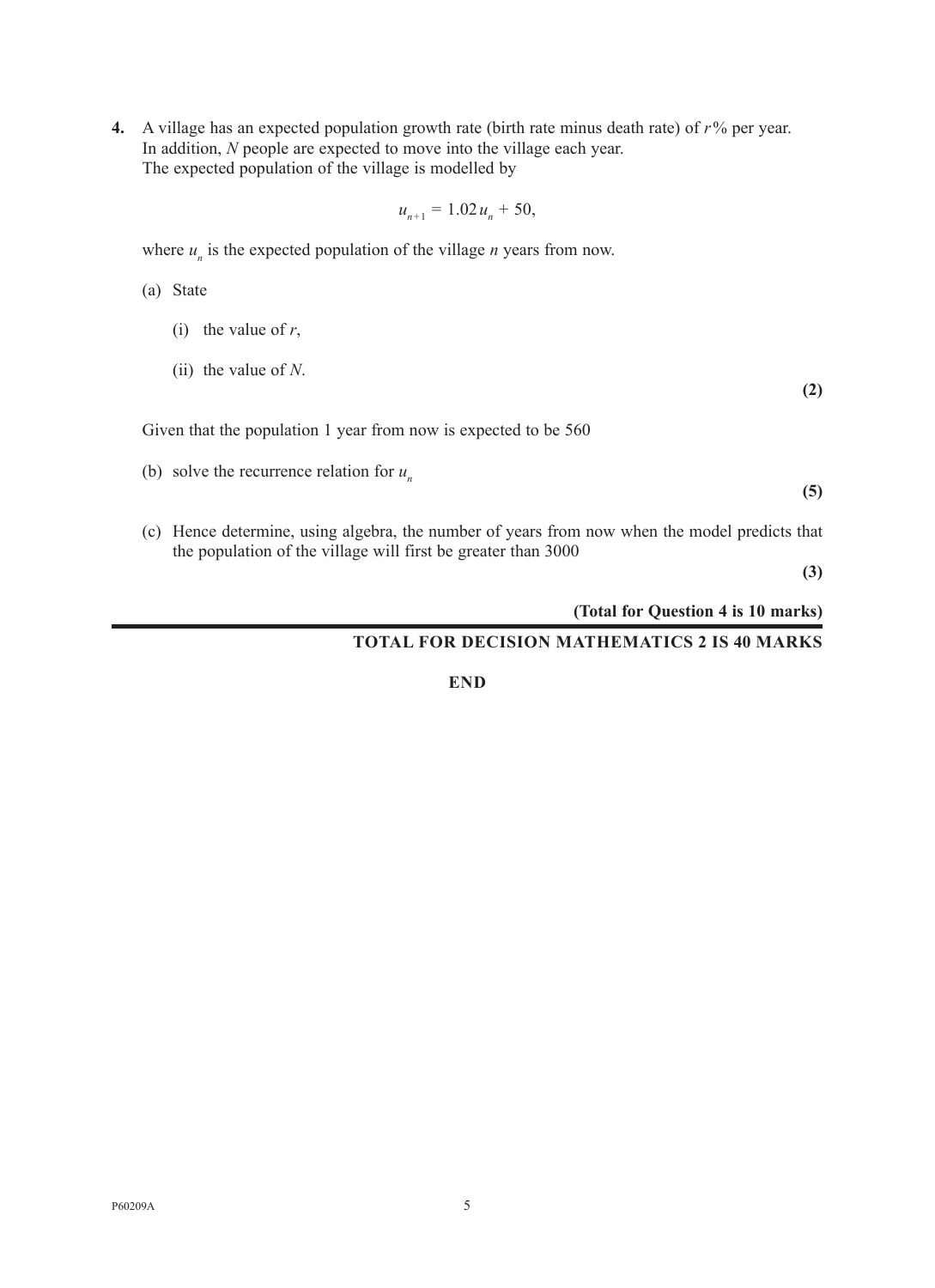**BLANK PAGE**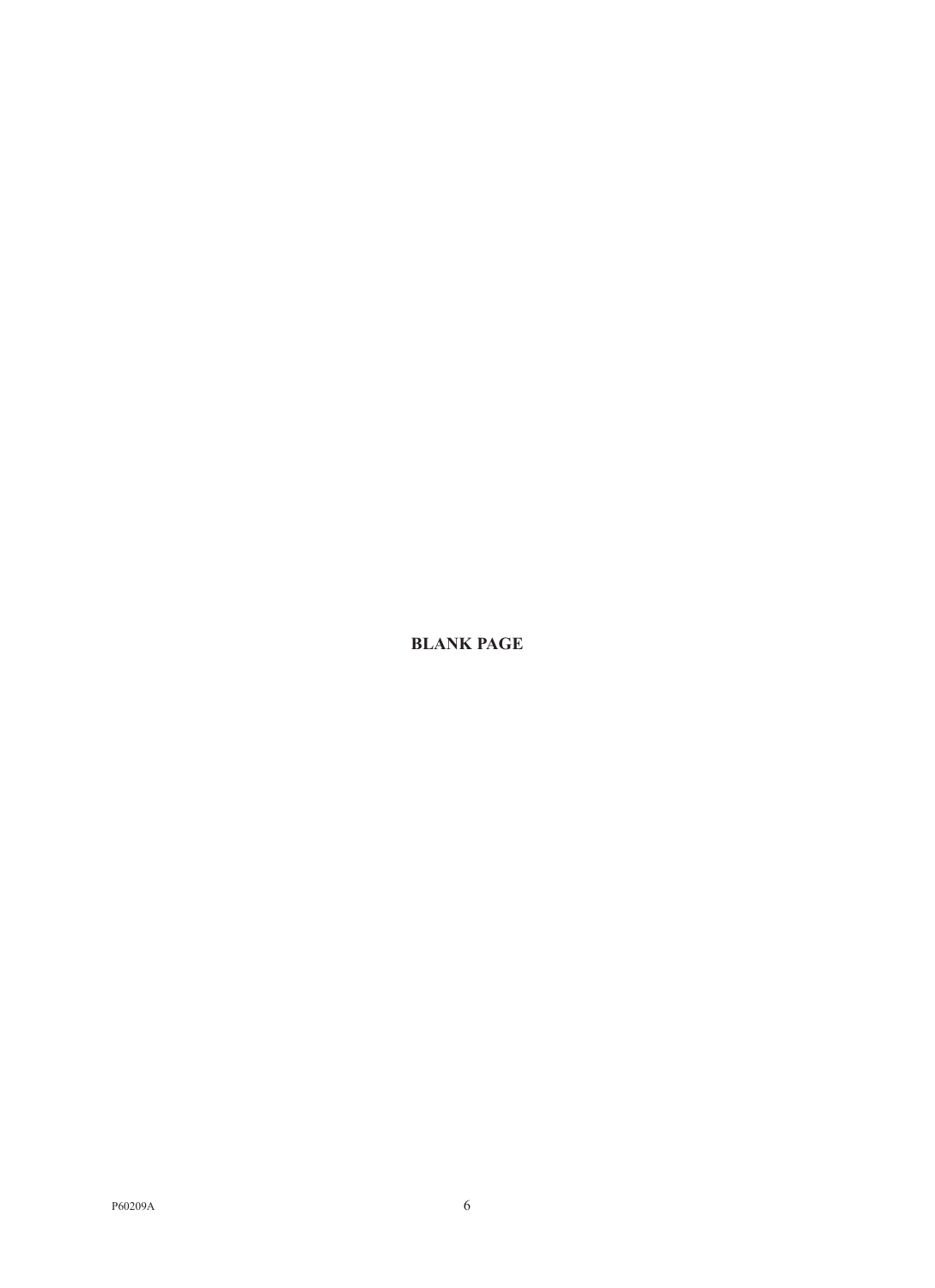**BLANK PAGE**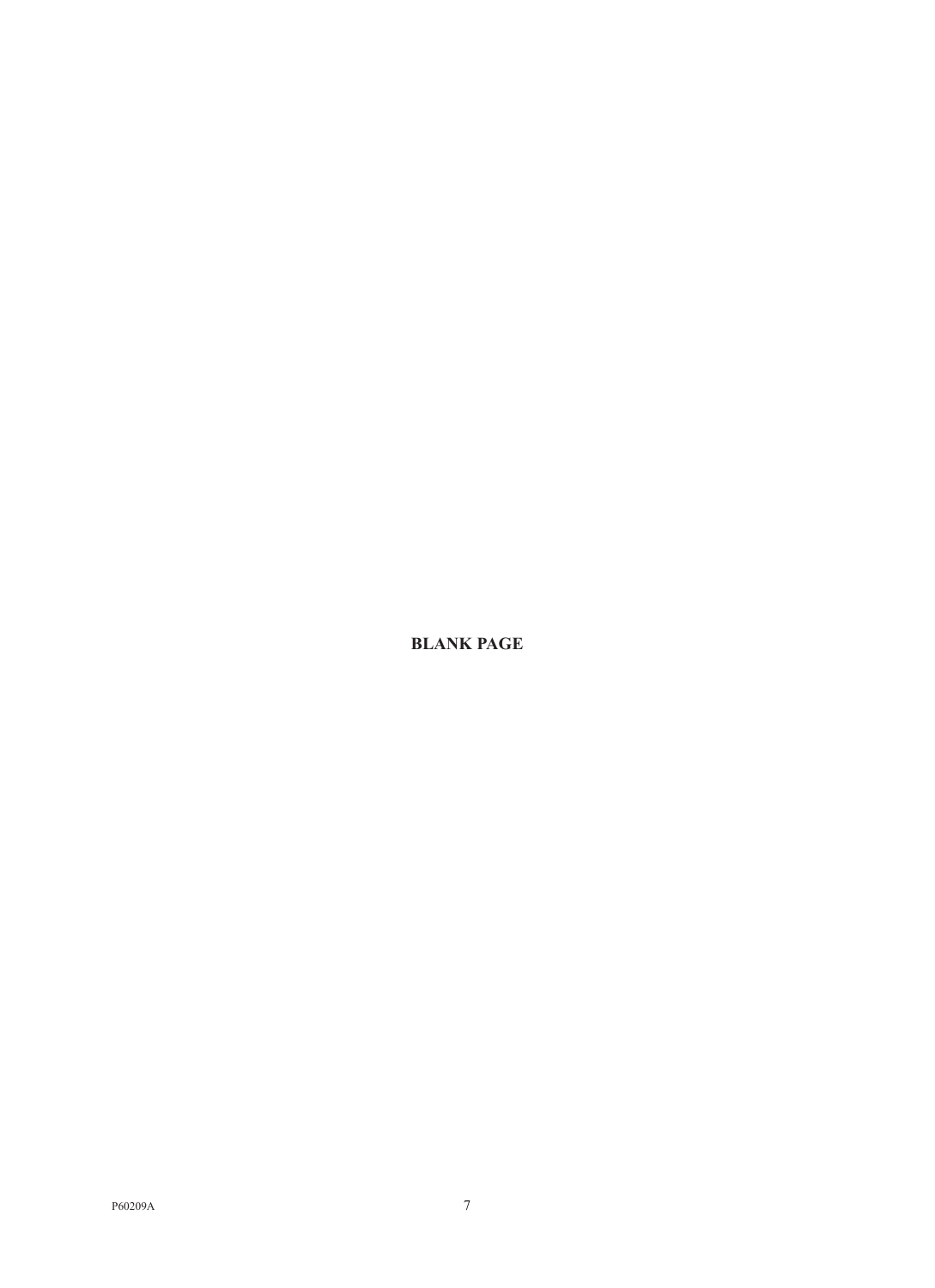**BLANK PAGE**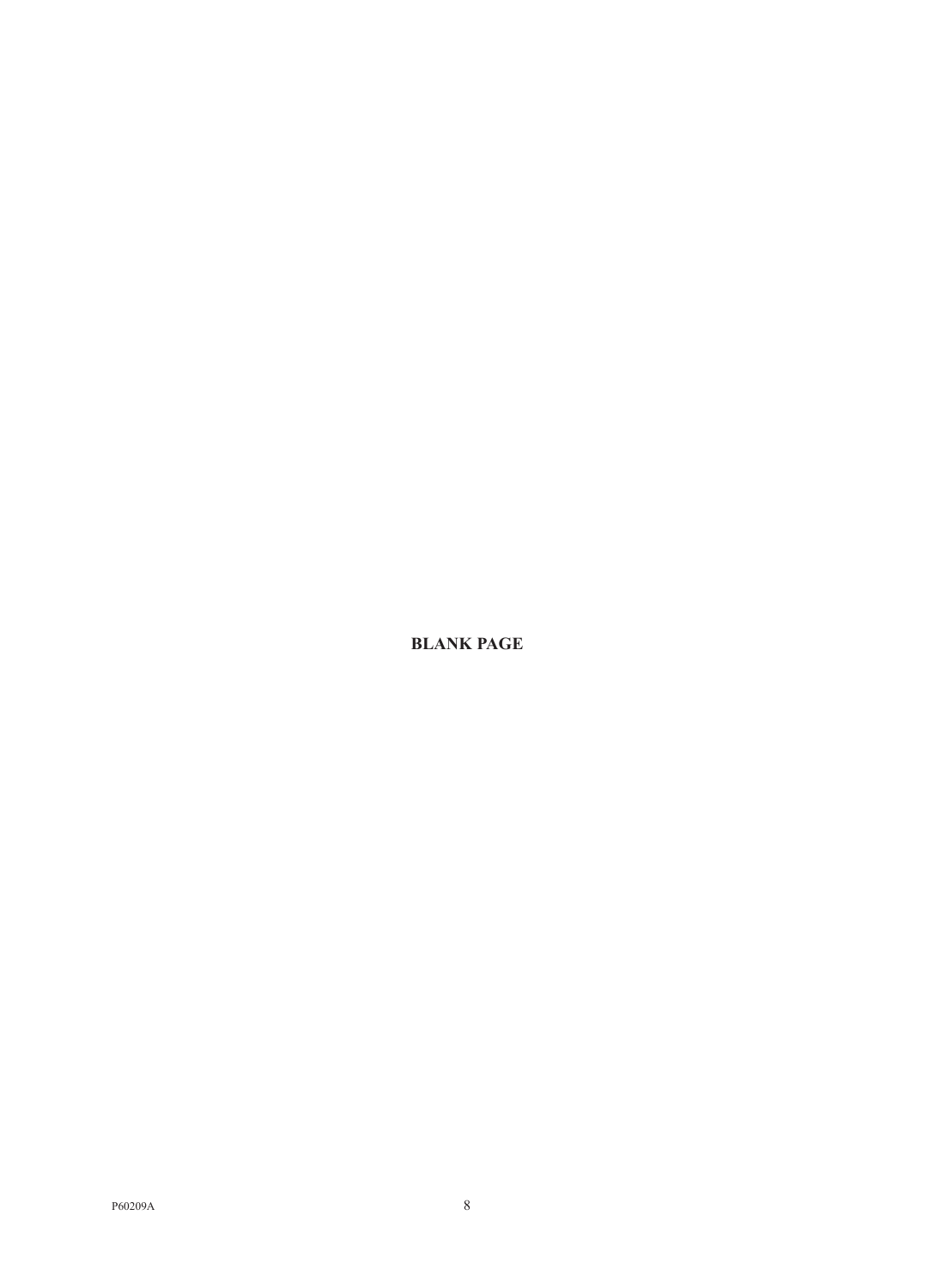| Write your name here                                                                                                                                           |                      |                                   |
|----------------------------------------------------------------------------------------------------------------------------------------------------------------|----------------------|-----------------------------------|
| Surname                                                                                                                                                        |                      | Other names                       |
| <b>Pearson Edexcel</b><br><b>Level 3 GCE</b>                                                                                                                   | <b>Centre Number</b> | <b>Candidate Number</b>           |
| <b>Further Mathematics</b><br><b>Advanced Subsidiary</b><br><b>Further Mathematics options</b><br><b>28: Decision Mathematics 2</b><br>(Part of option K only) |                      |                                   |
| Thursday 17 May 2018 - Afternoon                                                                                                                               |                      | Paper Reference<br><b>8FM0-28</b> |
| <b>Answer Book</b><br>Do not return the question paper with the answer book.                                                                                   |                      | <b>Total Marks</b>                |

*Turn over* 



©2018 Pearson Education Ltd. 1/1/1/

 $\overline{\Box}$ 

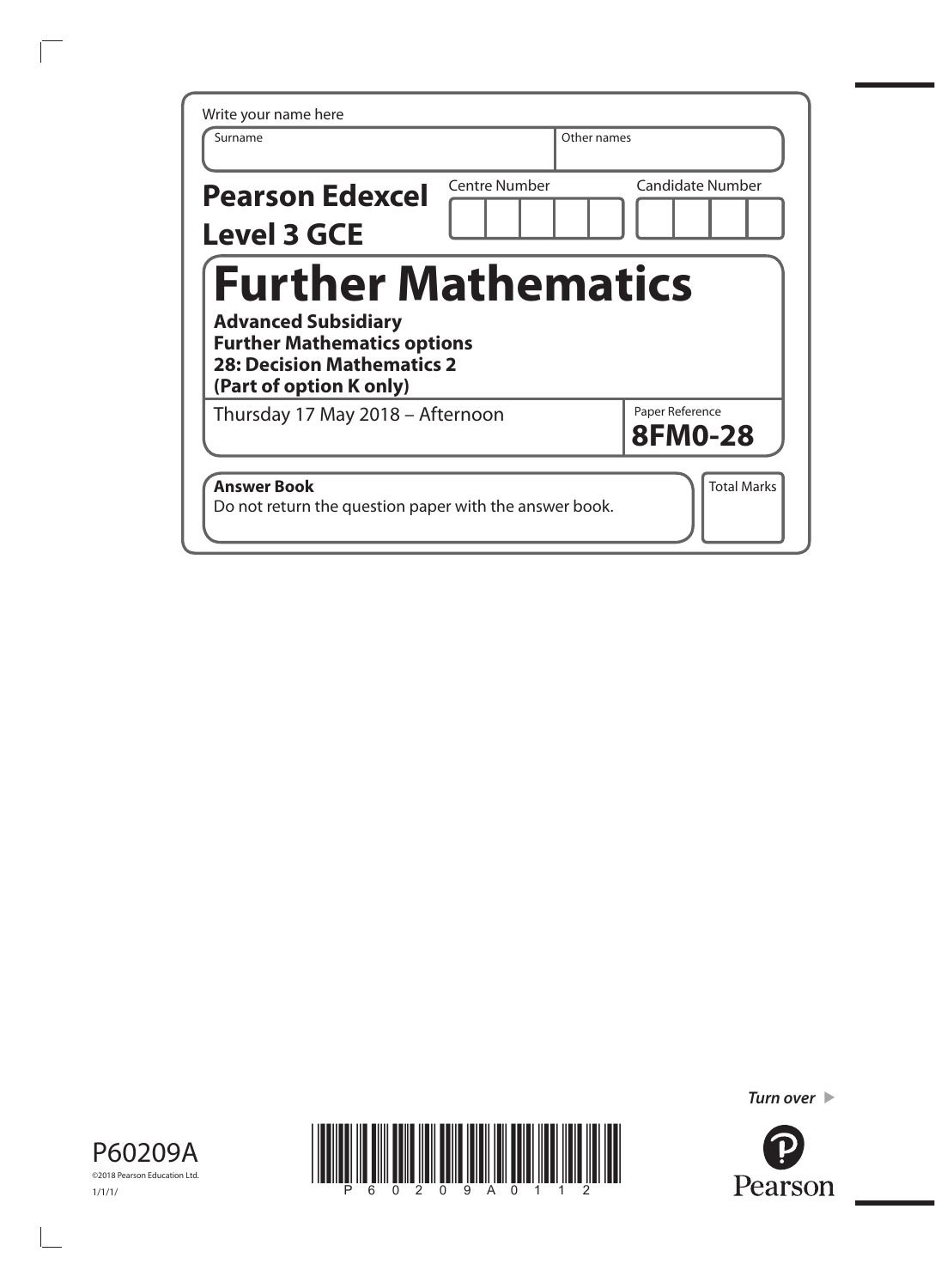## 

|                           | You may not need to use all of these tables |             |           |               |
|---------------------------|---------------------------------------------|-------------|-----------|---------------|
|                           | ${\bf P}$                                   | $\mathbf Q$ | ${\bf R}$ | ${\mathbf S}$ |
| $\boldsymbol{\mathrm{A}}$ |                                             |             |           |               |
| $\, {\bf B}$              |                                             |             |           |               |
| $\mathsf C$               |                                             |             |           |               |
| ${\rm D}$                 |                                             |             |           |               |
|                           |                                             |             |           |               |
|                           |                                             |             |           |               |
|                           |                                             |             |           |               |
|                           | ${\bf P}$                                   | Q           | ${\bf R}$ | ${\mathbf S}$ |
| $\boldsymbol{\mathrm{A}}$ |                                             |             |           |               |
| $\, {\bf B}$              |                                             |             |           |               |
| $\mathsf C$               |                                             |             |           |               |
| ${\rm D}$                 |                                             |             |           |               |
|                           |                                             |             |           |               |
|                           |                                             |             |           |               |
|                           | ${\bf P}$                                   | $\cal Q$    | ${\bf R}$ | ${\mathbf S}$ |
| $\boldsymbol{\mathrm{A}}$ |                                             |             |           |               |
| $\, {\bf B}$              |                                             |             |           |               |
|                           |                                             |             |           |               |
| $\mathbf C$               |                                             |             |           |               |
| ${\rm D}$                 |                                             |             |           |               |
|                           |                                             |             |           |               |
|                           |                                             |             |           |               |
|                           | ${\bf P}$                                   | $\bf Q$     | ${\bf R}$ | ${\bf S}$     |
| $\boldsymbol{\mathrm{A}}$ |                                             |             |           |               |
| $\, {\bf B}$              |                                             |             |           |               |
| $\mathsf C$               |                                             |             |           |               |
| ${\rm D}$                 |                                             |             |           |               |
|                           |                                             |             |           |               |

D 6  $\overline{5}$ 

 $\overline{C}$  $\overline{4}$  $3.5$  $3.5$  $3.5$ 

 $1.$ 

 $\overline{P}$  $\overline{Q}$ S  $\overline{R}$  $7.5$  $3.5$  $8\,$  $9.5$  $\overline{A}$  $\overline{5}$  $\overline{2}$  $\overline{7}$  $\overline{B}$  $7.5$ 8  $\overline{4}$ 

Leave  $blank$ 

**DO NOT WRITE IN THE AREA** 

DO NOT WRITE IN THIS AREA

DONOTWRITE MITHIS AREA

 $\overline{c}$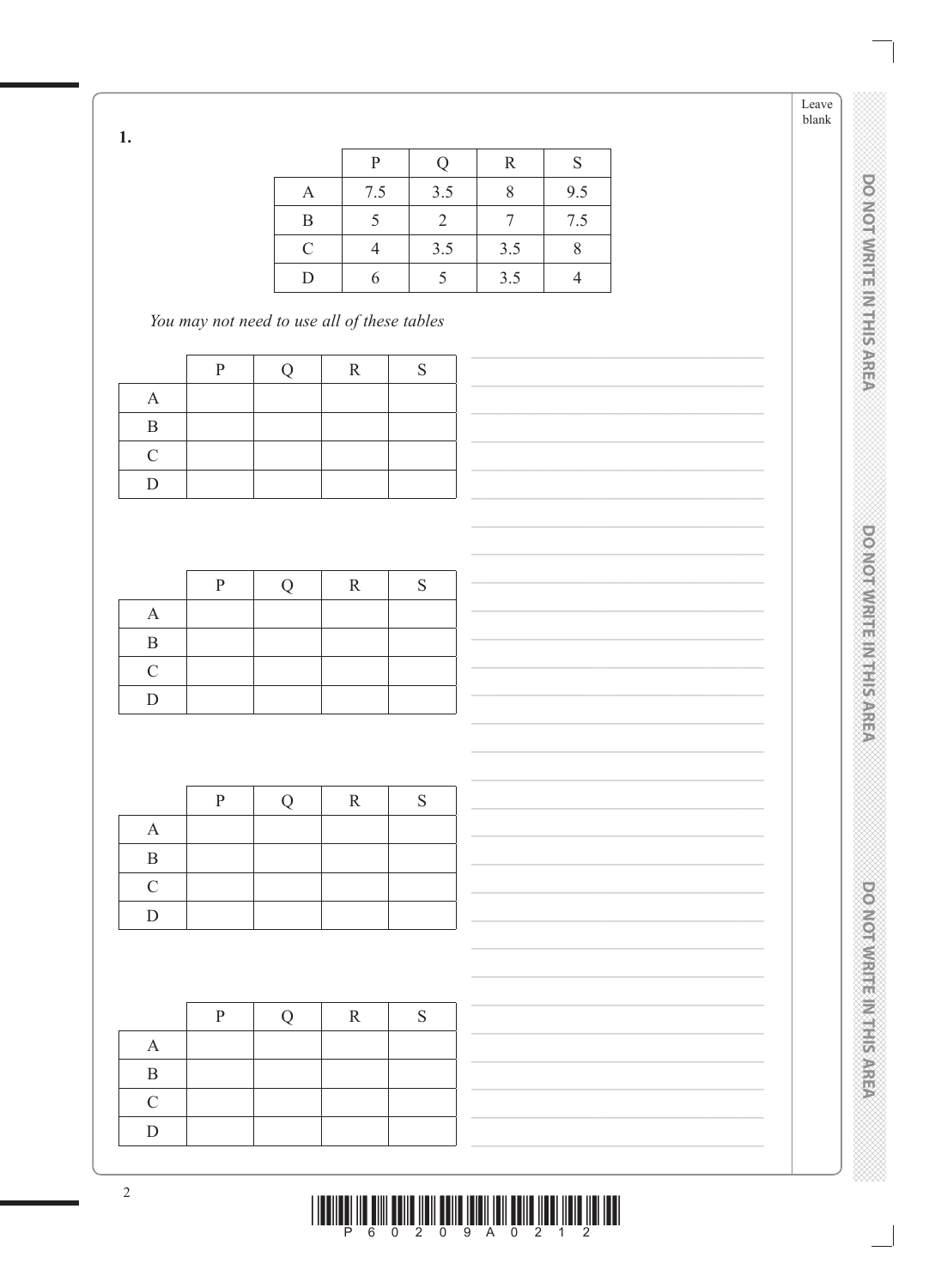#### $\begin{smallmatrix}\begin{smallmatrix}\begin{smallmatrix}\mathbf{0} & \mathbf{0} & \mathbf{0} & \mathbf{0} & \mathbf{0} & \mathbf{0} & \mathbf{0} & \mathbf{0} & \mathbf{0} & \mathbf{0} & \mathbf{0} & \mathbf{0} & \mathbf{0} & \mathbf{0} & \mathbf{0} & \mathbf{0} & \mathbf{0} & \mathbf{0} & \mathbf{0} & \mathbf{0} & \mathbf{0} & \mathbf{0} & \mathbf{0} & \mathbf{0} & \mathbf{0} & \mathbf{0} & \mathbf{0} & \mathbf{0} & \mathbf{0} & \math$ Ш ∭ ΪP



**PONOTWRITE NITHSAREA** 

**DONOTWRITE INTHISAREA** 

DO NOT WRITE IN THIS AREA

Leave blank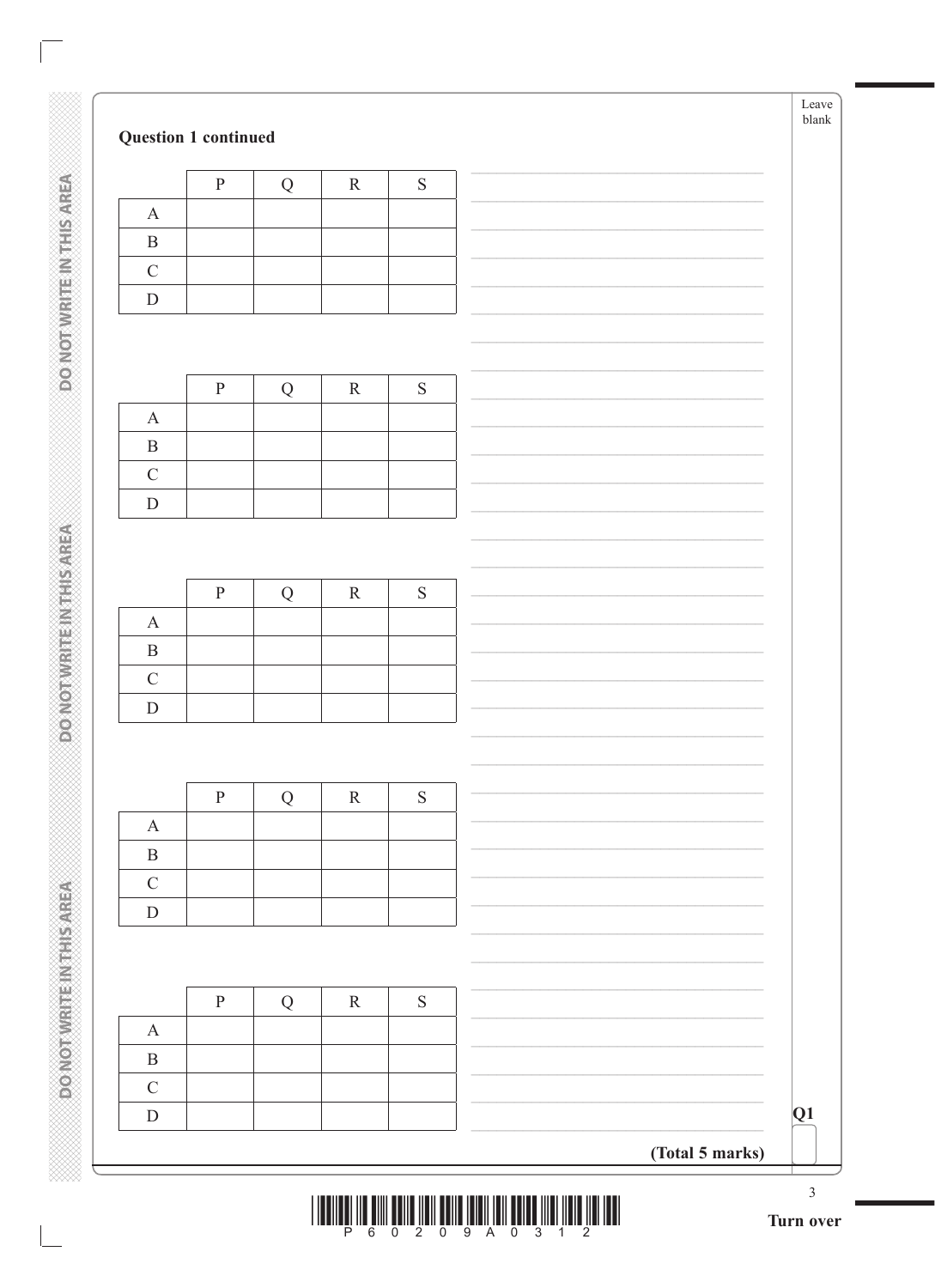Leave blank

DO NOT WRITE IN THIS AREA

 $2.$ 

|        |        |                | Team B       |                |
|--------|--------|----------------|--------------|----------------|
|        |        | Paul           | Qaasim       | Rashid         |
|        | Mischa | 5              | 6            | $\overline{3}$ |
| Team A | Noel   | $\overline{4}$ | $\mathbf{1}$ | $\overline{7}$ |
|        | Olive  | $\overline{4}$ | 5            | $8\,$          |
|        |        |                |              |                |
|        |        |                |              |                |
|        |        |                |              |                |
|        |        |                |              |                |
|        |        |                |              |                |
|        |        |                |              |                |
|        |        |                |              |                |
|        |        |                |              |                |
|        |        |                |              |                |
|        |        |                |              |                |
|        |        |                |              |                |
|        |        |                |              |                |
|        |        |                |              |                |
|        |        |                |              |                |
|        |        |                |              |                |
|        |        |                |              |                |
|        |        |                |              |                |
|        |        |                |              |                |
|        |        |                |              |                |
|        |        |                |              |                |

**PONORMETH MILLION** 

poworwaniany is year



 $\overline{4}$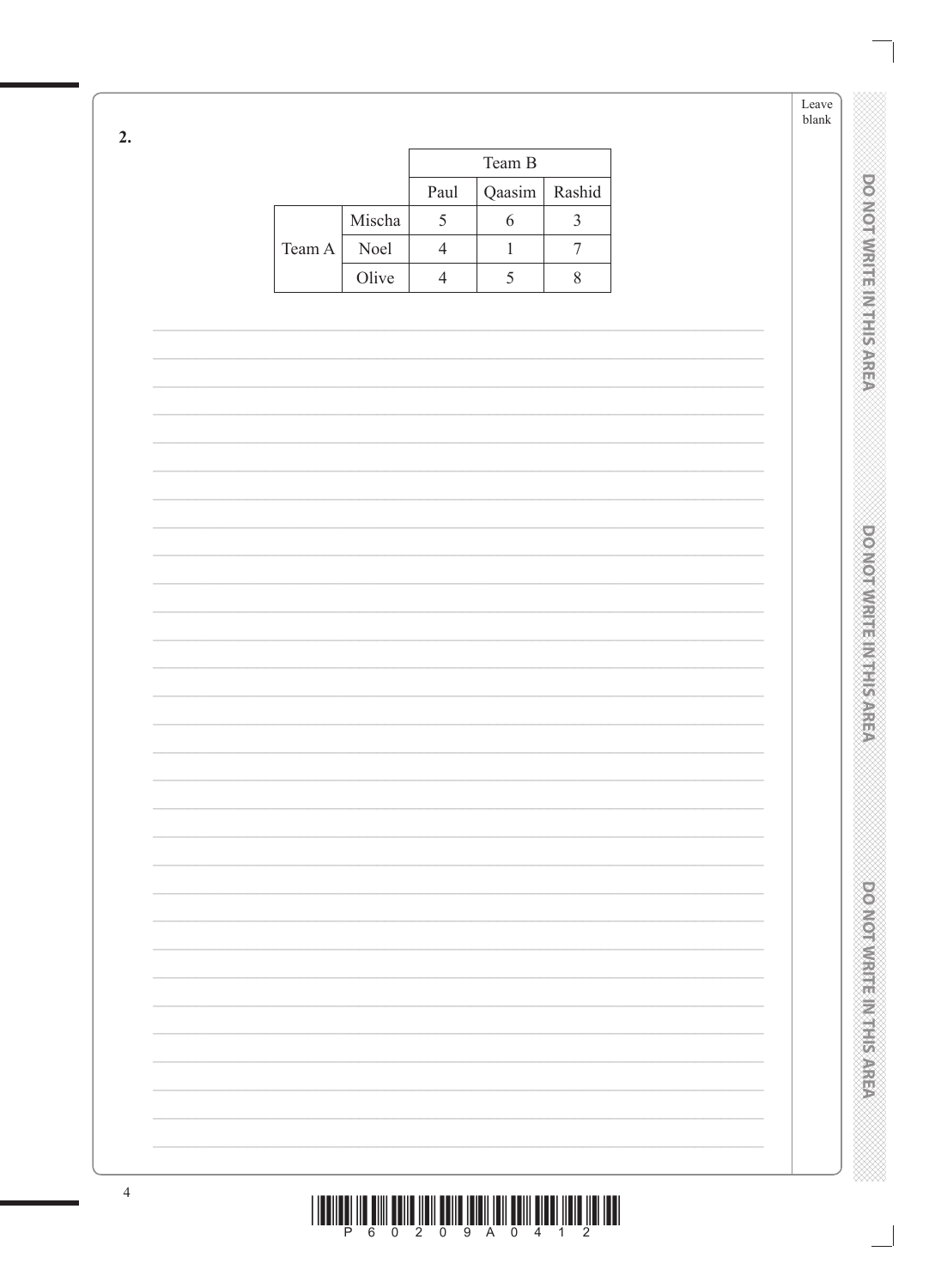### **Question 2 continued**

You may use this blank table for working.

|        |             |      | Team B          |  |
|--------|-------------|------|-----------------|--|
|        |             | Paul | Qaasim   Rashid |  |
|        | Mischa      |      |                 |  |
| Team A | <b>Noel</b> |      |                 |  |
|        | Olive       |      |                 |  |

**DO NOTWARE IN THIS AREA DOMORWEIGHTMFFFFFFFF** 

**DOMORWIGHT MIRTIME** 



Leave blank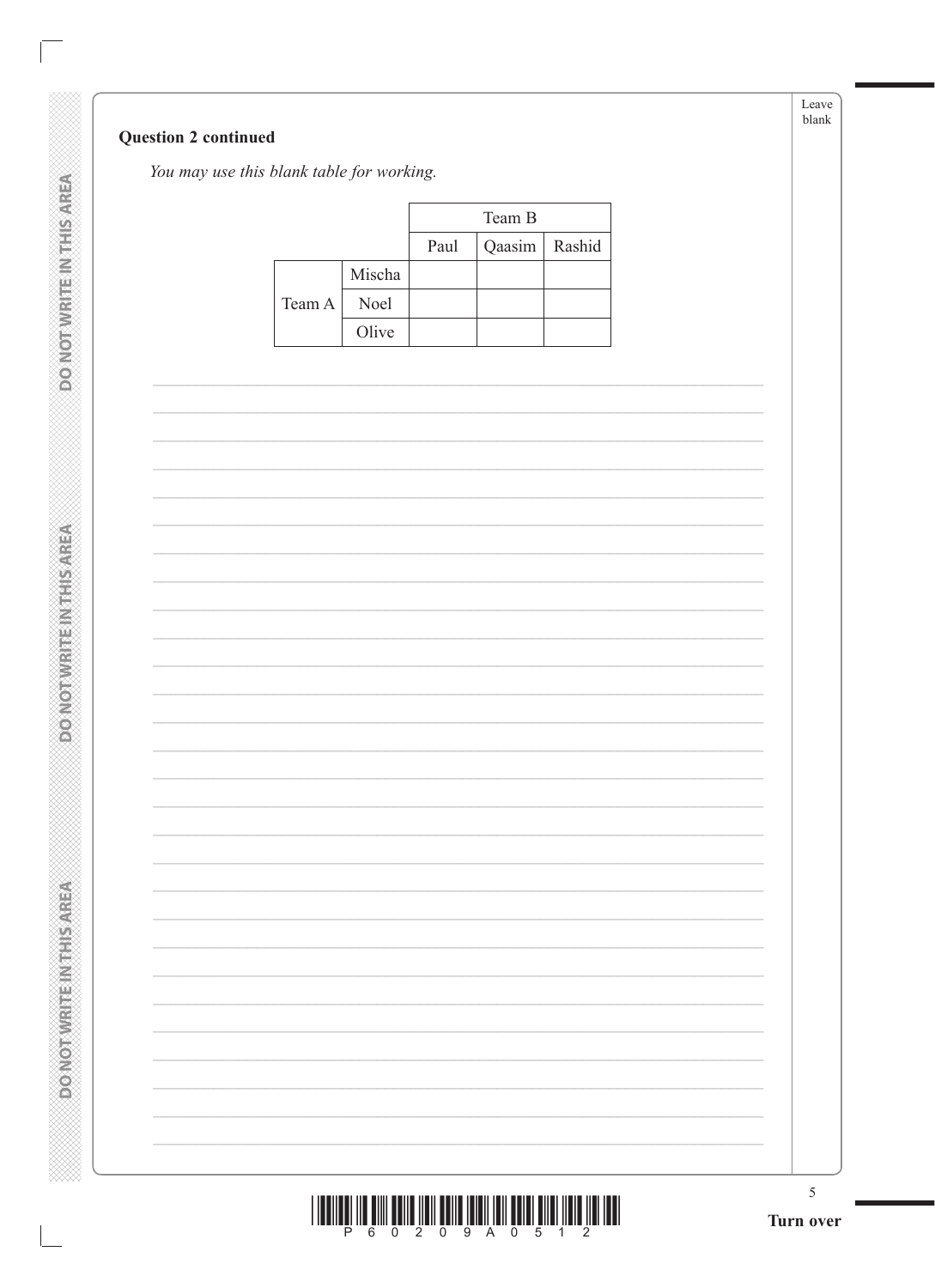|                |        |      | Team B |        |  |
|----------------|--------|------|--------|--------|--|
|                |        | Paul | Qaasim | Rashid |  |
|                | Mischa |      |        |        |  |
| Team ${\bf A}$ | Noel   |      |        |        |  |
|                | Olive  |      |        |        |  |
|                |        |      |        |        |  |
|                |        |      |        |        |  |
|                |        |      |        |        |  |
|                |        |      |        |        |  |
|                |        |      |        |        |  |
|                |        |      |        |        |  |
|                |        |      |        |        |  |
|                |        |      |        |        |  |
|                |        |      |        |        |  |
|                |        |      |        |        |  |
|                |        |      |        |        |  |
|                |        |      |        |        |  |
|                |        |      |        |        |  |
|                |        |      |        |        |  |
|                |        |      |        |        |  |
|                |        |      |        |        |  |
|                |        |      |        |        |  |
|                |        |      |        |        |  |
|                |        |      |        |        |  |
|                |        |      |        |        |  |
|                |        |      |        |        |  |
|                |        |      |        |        |  |
|                |        |      |        |        |  |
|                |        |      |        |        |  |
|                |        |      |        |        |  |
|                |        |      |        |        |  |
|                |        |      |        |        |  |
|                |        |      |        |        |  |
|                |        |      |        |        |  |
|                |        |      |        |        |  |

Leave<br>blank

DO NOT WRITE IN THIS AREA

DONOT WRITER/RELEASEA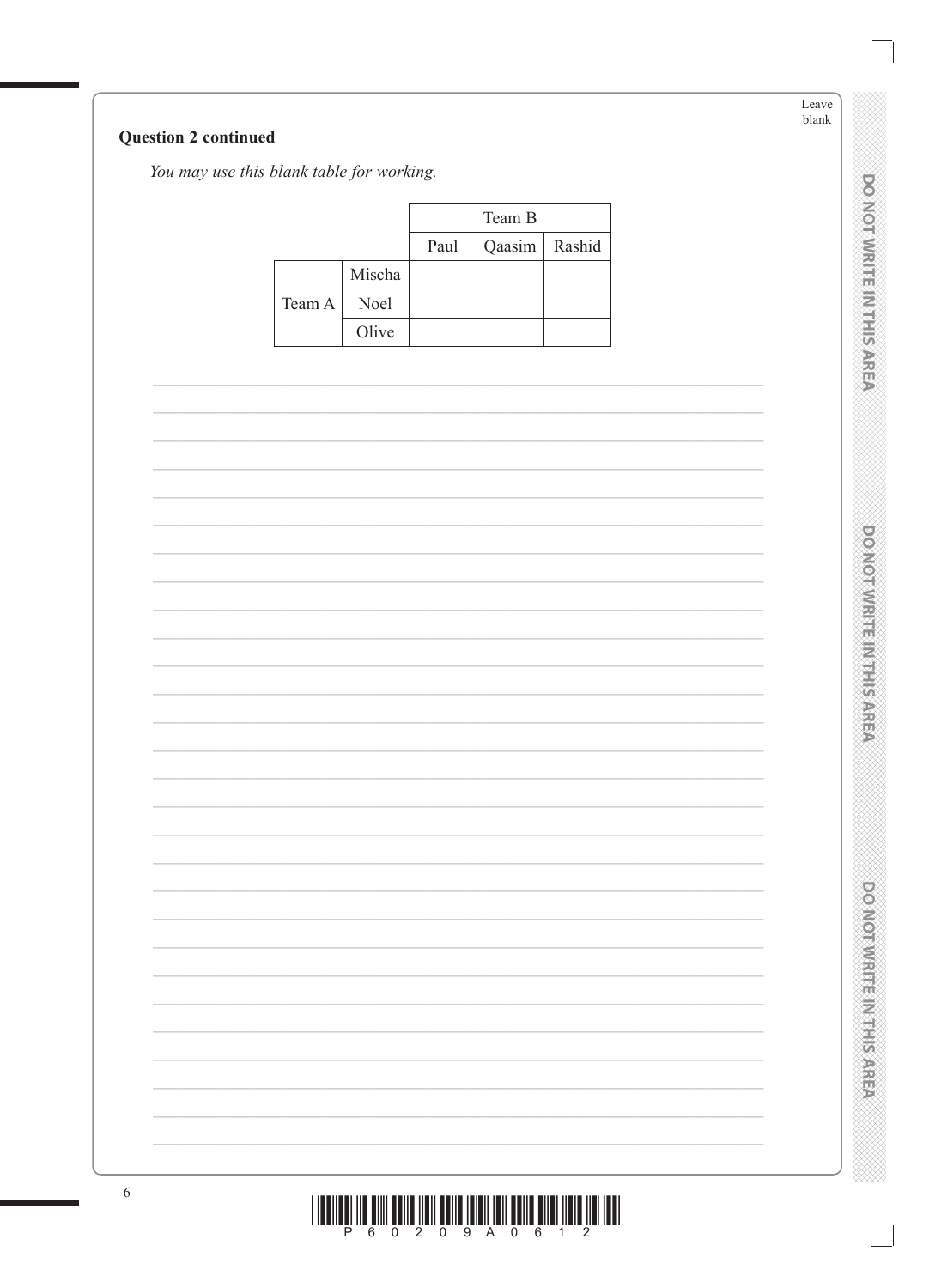| <u> I II dhe ka marka marka marka marka marka marka marka marka marka marka marka marka marka marka marka marka m</u> |  |                       |  |  |  |  |  |
|-----------------------------------------------------------------------------------------------------------------------|--|-----------------------|--|--|--|--|--|
|                                                                                                                       |  | P 6 0 2 0 9 A 0 7 1 2 |  |  |  |  |  |

 $\overline{7}$ 

т

| <b>Question 2 continued</b> | ${\rm Leave}$<br>${\tt blank}$ |
|-----------------------------|--------------------------------|
|                             |                                |
|                             |                                |
|                             |                                |
|                             |                                |
|                             |                                |
|                             |                                |
|                             |                                |
|                             |                                |
|                             |                                |
|                             |                                |
|                             |                                |
|                             |                                |
|                             |                                |
|                             |                                |
|                             |                                |
|                             |                                |
|                             |                                |
|                             |                                |
|                             |                                |
|                             |                                |
|                             |                                |
|                             |                                |
|                             |                                |
|                             |                                |
|                             |                                |
|                             |                                |
|                             |                                |
|                             |                                |
|                             |                                |
|                             |                                |
|                             | Q2                             |

 $\Box$ 

**DONOTWRITEINTHISAREA** 

**DONOTWRITE INTHIS AREA**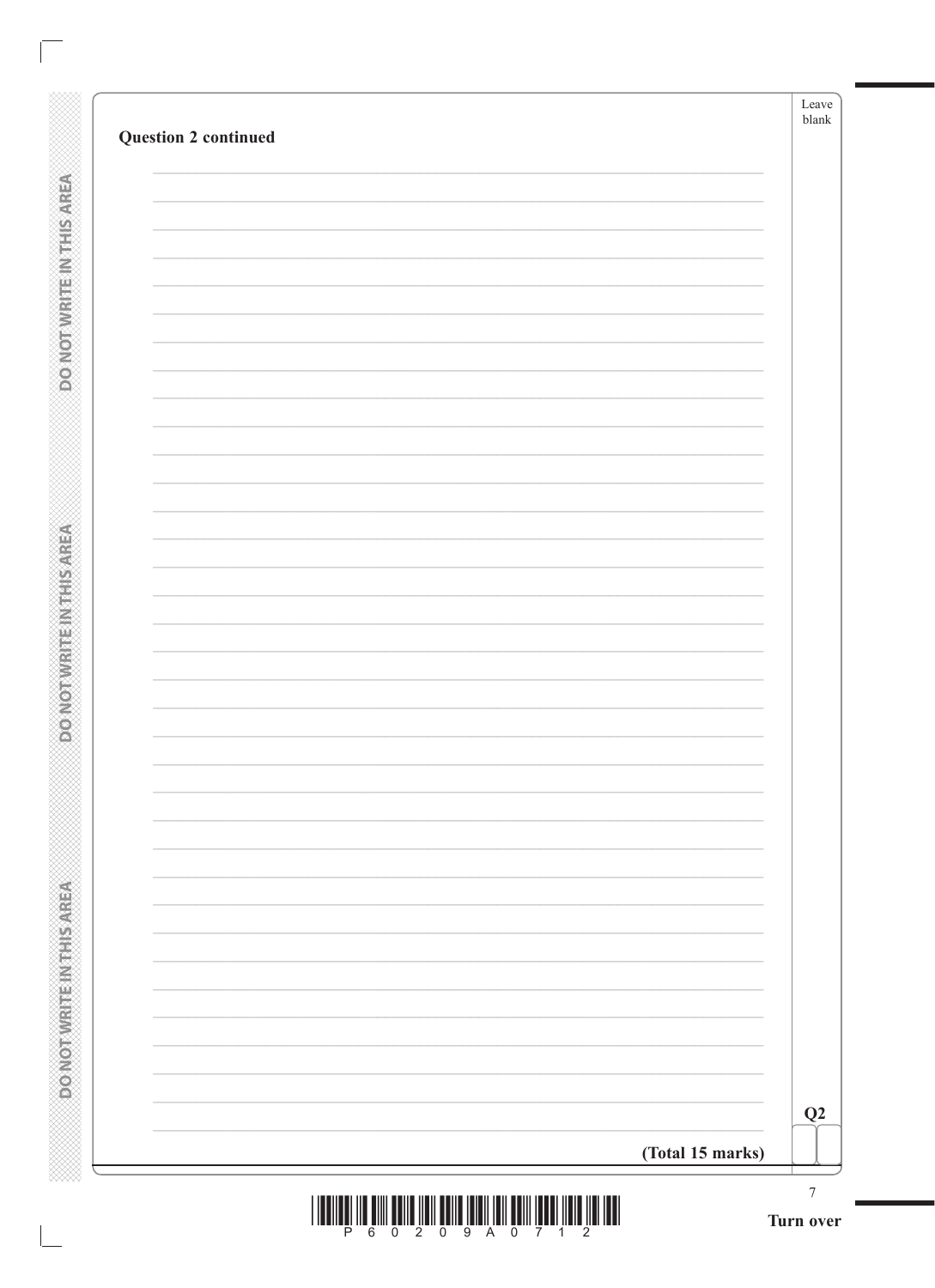| 3. | ${\rm Leave}$<br>blank             |
|----|------------------------------------|
|    |                                    |
|    | <b>DONOMINITE INTERNETARE</b>      |
|    |                                    |
|    |                                    |
|    |                                    |
|    |                                    |
|    |                                    |
|    |                                    |
|    |                                    |
|    |                                    |
|    |                                    |
|    |                                    |
|    | <b>DOMORATION ENTIRES</b>          |
|    |                                    |
|    |                                    |
|    |                                    |
|    |                                    |
|    |                                    |
|    |                                    |
|    |                                    |
|    |                                    |
|    |                                    |
|    | <b>DOMORROWS IN A PROPERTY AND</b> |
|    |                                    |
|    |                                    |
|    |                                    |
|    |                                    |

## <u>TILLIN ÜN ÜN ÜHIL ÖHIL ÖHIL ÖHILÜTIN ÖHIL ÖHIL ÖHIL ÖHIL ÖH</u>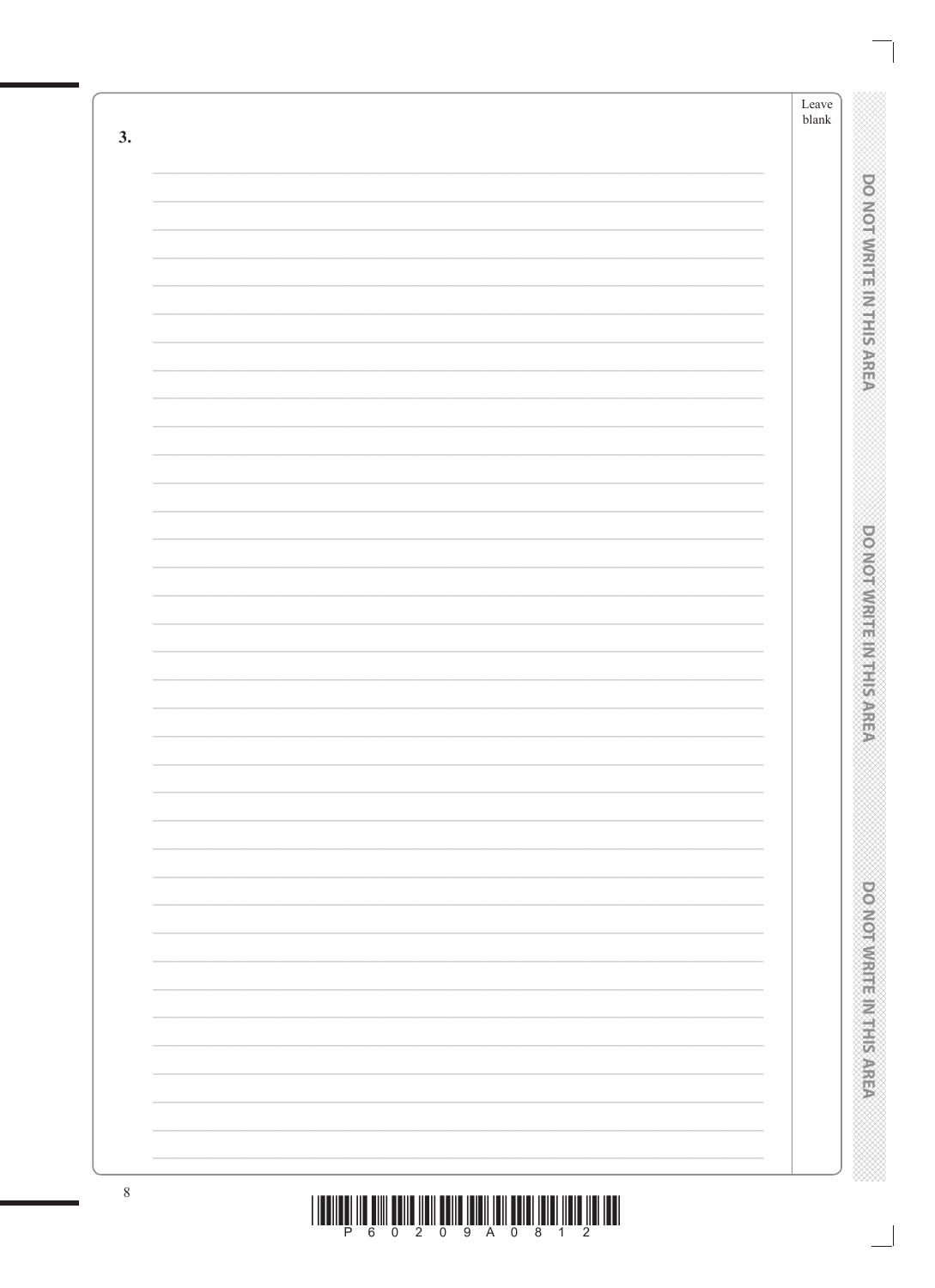|  |  |  |  | 60209A0912 |  |  |
|--|--|--|--|------------|--|--|



**PONOTWRITE NITHSAREA** 

**PO NOTWRITE IN THIS AREA**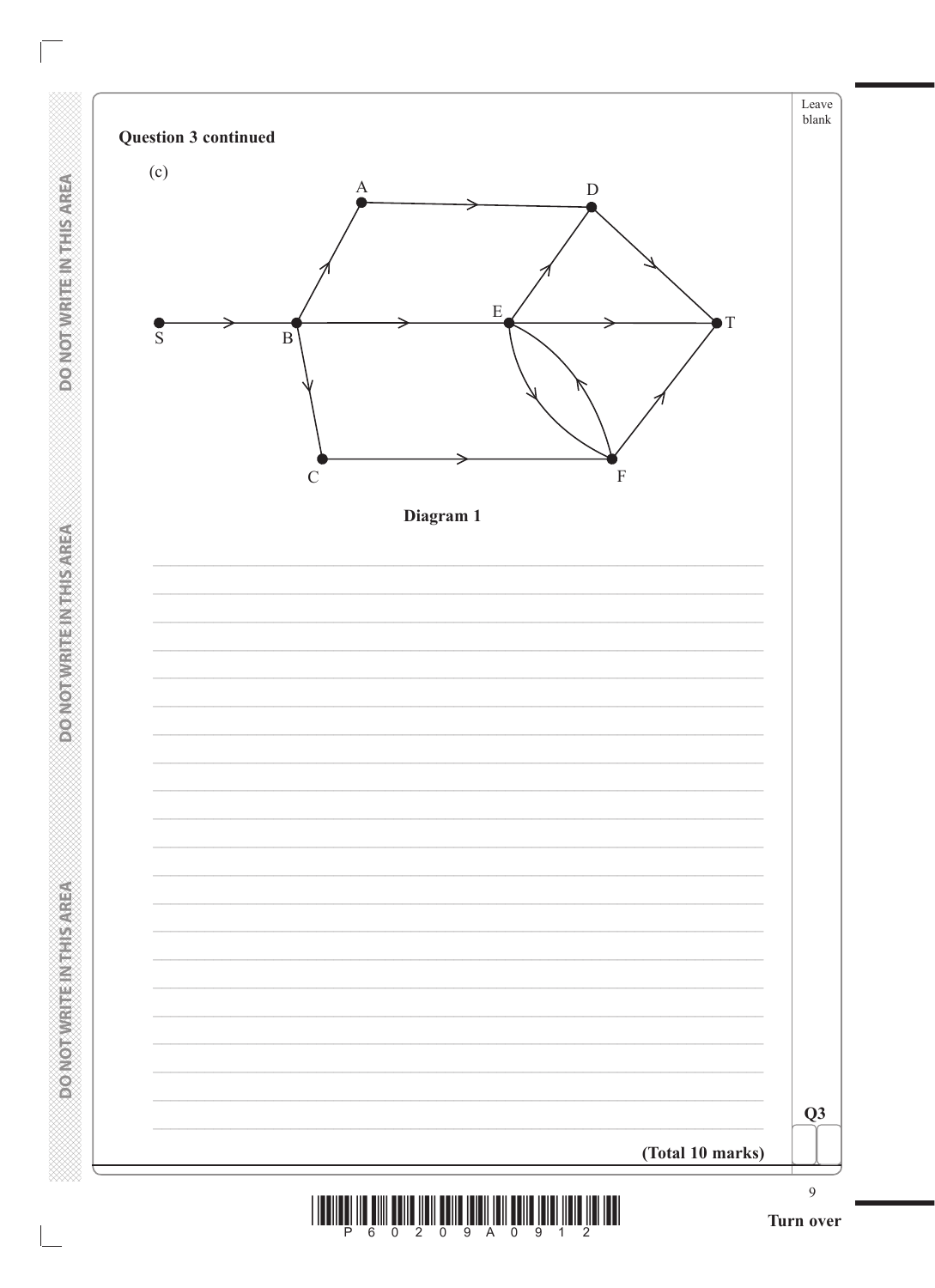| $\boldsymbol{4}$ . |                                                                                               | Leave<br>${\it blank}$            |
|--------------------|-----------------------------------------------------------------------------------------------|-----------------------------------|
|                    |                                                                                               |                                   |
|                    |                                                                                               |                                   |
|                    |                                                                                               |                                   |
|                    |                                                                                               |                                   |
|                    |                                                                                               |                                   |
|                    |                                                                                               | <b>DOMOTIVISTE INSTERNATION</b>   |
|                    |                                                                                               |                                   |
|                    |                                                                                               |                                   |
|                    |                                                                                               |                                   |
|                    |                                                                                               |                                   |
|                    |                                                                                               |                                   |
|                    |                                                                                               |                                   |
|                    |                                                                                               | <b>PONDANT LEATHER MANAGEMENT</b> |
|                    |                                                                                               |                                   |
|                    |                                                                                               |                                   |
|                    |                                                                                               |                                   |
|                    |                                                                                               |                                   |
|                    |                                                                                               |                                   |
|                    |                                                                                               |                                   |
|                    |                                                                                               |                                   |
|                    |                                                                                               |                                   |
|                    |                                                                                               |                                   |
|                    |                                                                                               |                                   |
|                    |                                                                                               |                                   |
|                    |                                                                                               |                                   |
|                    |                                                                                               | <b>DOOMOTOWREN WELSONGER</b>      |
|                    |                                                                                               |                                   |
|                    |                                                                                               |                                   |
|                    |                                                                                               |                                   |
| $10\,$             | THE REPORT OF THE COLLEGE ORDER TO BE A RELEASED FOR A RELEASED OF A RELEASED FOR A RELEASED. |                                   |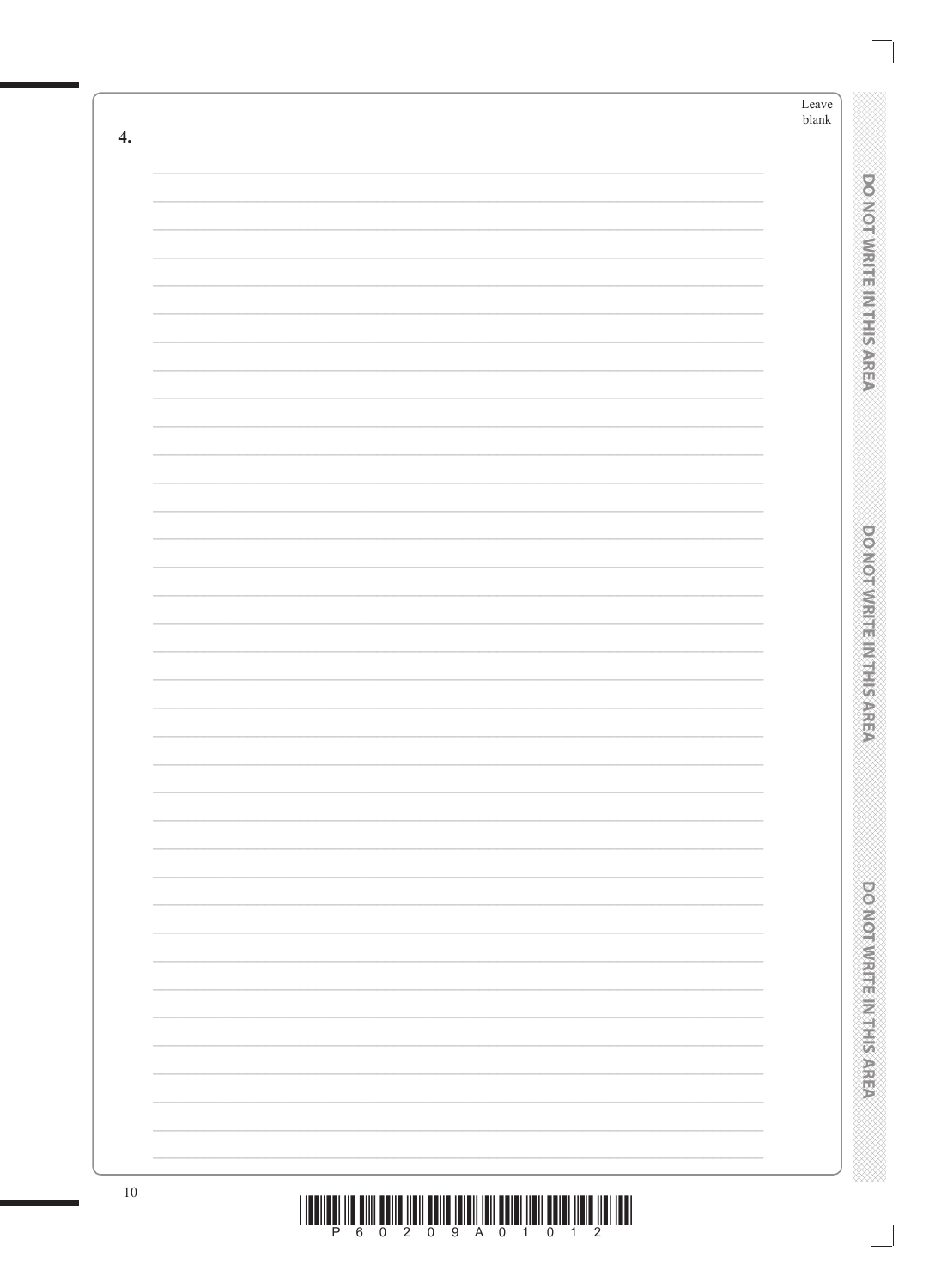| $\begin{array}{c} \text{if} \ \text{if} \ \text{if} \ \text{if} \ \text{if} \ \text{if} \ \text{if} \ \text{if} \ \text{if} \ \text{if} \ \text{if} \ \text{if} \ \text{if} \ \text{if} \ \text{if} \ \text{if} \ \text{if} \ \text{if} \ \text{if} \ \text{if} \ \text{if} \ \text{if} \ \text{if} \ \text{if} \ \text{if} \ \text{if} \ \text{if} \ \text{if} \ \text{if} \ \text{if} \ \text{if} \ \text{if} \ \text{if} \ \text{if} \ \text{if} \ \text{$ | 11<br>Turn over |
|---------------------------------------------------------------------------------------------------------------------------------------------------------------------------------------------------------------------------------------------------------------------------------------------------------------------------------------------------------------------------------------------------------------------------------------------------------------|-----------------|
|                                                                                                                                                                                                                                                                                                                                                                                                                                                               |                 |
|                                                                                                                                                                                                                                                                                                                                                                                                                                                               |                 |
|                                                                                                                                                                                                                                                                                                                                                                                                                                                               |                 |
|                                                                                                                                                                                                                                                                                                                                                                                                                                                               |                 |
|                                                                                                                                                                                                                                                                                                                                                                                                                                                               |                 |
|                                                                                                                                                                                                                                                                                                                                                                                                                                                               |                 |
|                                                                                                                                                                                                                                                                                                                                                                                                                                                               |                 |
|                                                                                                                                                                                                                                                                                                                                                                                                                                                               |                 |
|                                                                                                                                                                                                                                                                                                                                                                                                                                                               |                 |
|                                                                                                                                                                                                                                                                                                                                                                                                                                                               |                 |
|                                                                                                                                                                                                                                                                                                                                                                                                                                                               |                 |
|                                                                                                                                                                                                                                                                                                                                                                                                                                                               |                 |
|                                                                                                                                                                                                                                                                                                                                                                                                                                                               |                 |
|                                                                                                                                                                                                                                                                                                                                                                                                                                                               |                 |
|                                                                                                                                                                                                                                                                                                                                                                                                                                                               |                 |
|                                                                                                                                                                                                                                                                                                                                                                                                                                                               |                 |
|                                                                                                                                                                                                                                                                                                                                                                                                                                                               |                 |
|                                                                                                                                                                                                                                                                                                                                                                                                                                                               |                 |
|                                                                                                                                                                                                                                                                                                                                                                                                                                                               |                 |
|                                                                                                                                                                                                                                                                                                                                                                                                                                                               |                 |
|                                                                                                                                                                                                                                                                                                                                                                                                                                                               |                 |
|                                                                                                                                                                                                                                                                                                                                                                                                                                                               |                 |
|                                                                                                                                                                                                                                                                                                                                                                                                                                                               |                 |
|                                                                                                                                                                                                                                                                                                                                                                                                                                                               |                 |
|                                                                                                                                                                                                                                                                                                                                                                                                                                                               |                 |

DO NOT WRITE IN THIS AREA

**DIGINOT WRITE INSTHISAREA** 

**DOONOTWRITEINTHISAREA** 

Leave